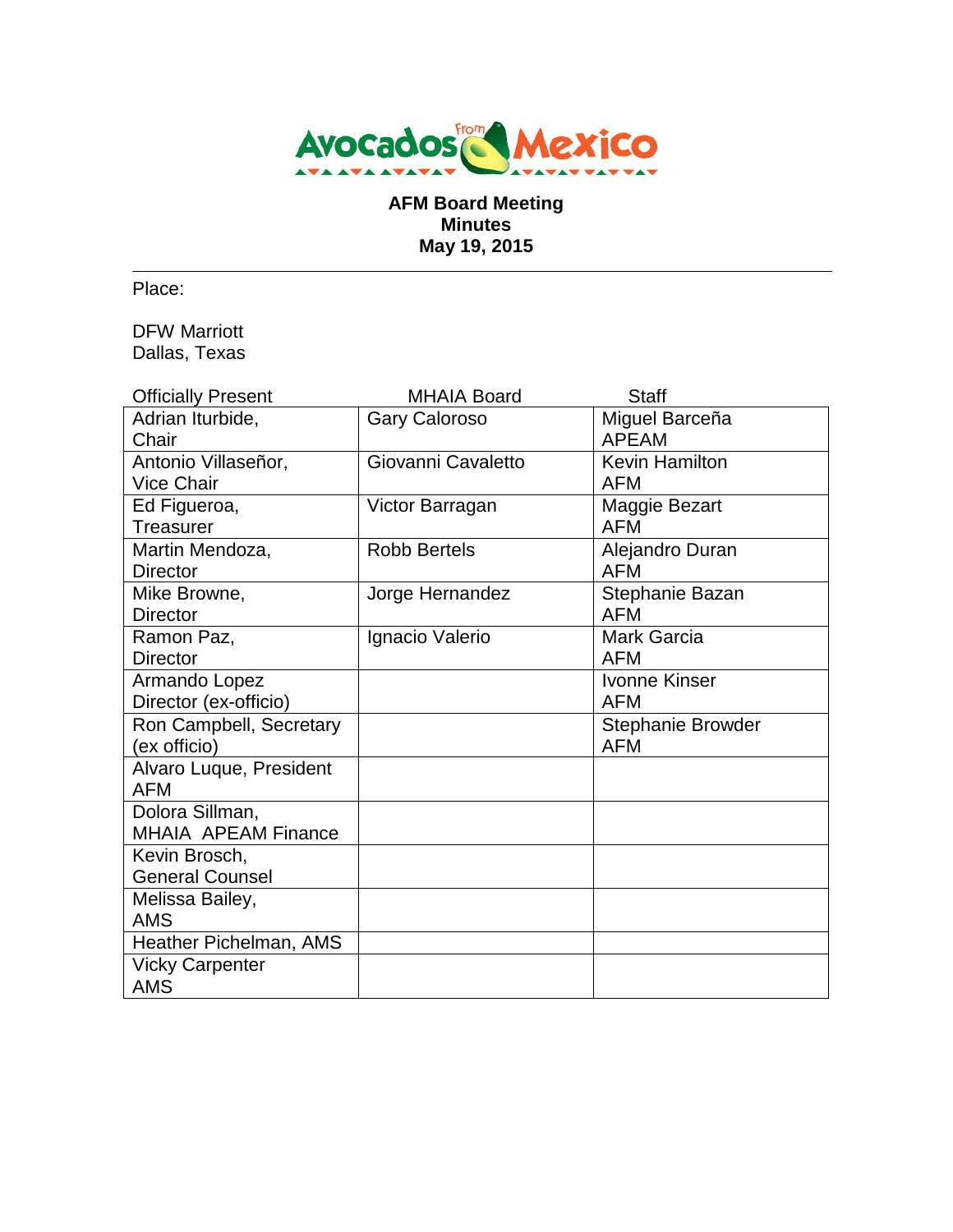Roll Call and Minutes:

Adrian Iturbide called the meeting to order. Reference was made to the antitrust policy. Ron Campbell took the roll call and established a quorum. Mike Browne motioned to approve the minutes from the February 9, 2015 meeting and Ed Figueroa seconded the motion. Unanimous.

The board decided to move the presentations for the AFM Treasurer's report and proposed budget for fiscal year 2015-16 until after the marketing presentation.

ALVARO presented the bases for AFM's 5 Year Marketing Plan including the main results and insights from the recent studies on Segmentation and Source of Growth analysis for retail and Foodservice.

Long term plan is based on five Key Development Factors:



ALVARO presented new AFM's brand essence Mexicanity and it's wheel model to guide the brand communication, look and feel for the future. All of that will be included in the new Brand Book that was developed by AFM and SRG and will be available to share in the upcoming weeks.

ALVARO presented the 3 main barriers to growing the avocado category: consumer education, product versatility and accessibility. MIGUEL suggested evaluating e-commerce channels such as Amazon or Fresh Direct. MIKE indicated that e-commerce presents an importer challenge. MAGGIE explained that we are currently doing business via Fresh Direct and pointed out that Amazon wants a heavy investment to develop clientele whereas Fresh Direct already has the clientele base developed.

ALVARO pointed out that AFM should partner with HAB in health and wellness communication so our brand dominates with the consumer. HAB is not leveraging this with the consumer. RAMON added that he was at a recent HAB meeting and reported that they are going to increase their funds in research and that there is an opportunity to collaborate and take advantage of it in this consumer program.

MIKE indicated that fresh store guac is becoming more important in produce because it delivers good profits. ALVARO commented that AFM conducted a test in HEB with new merchandising units for in store guac, and that they want to expand it in the following fiscal year, to other stores in the East and West coast and put our branding on it.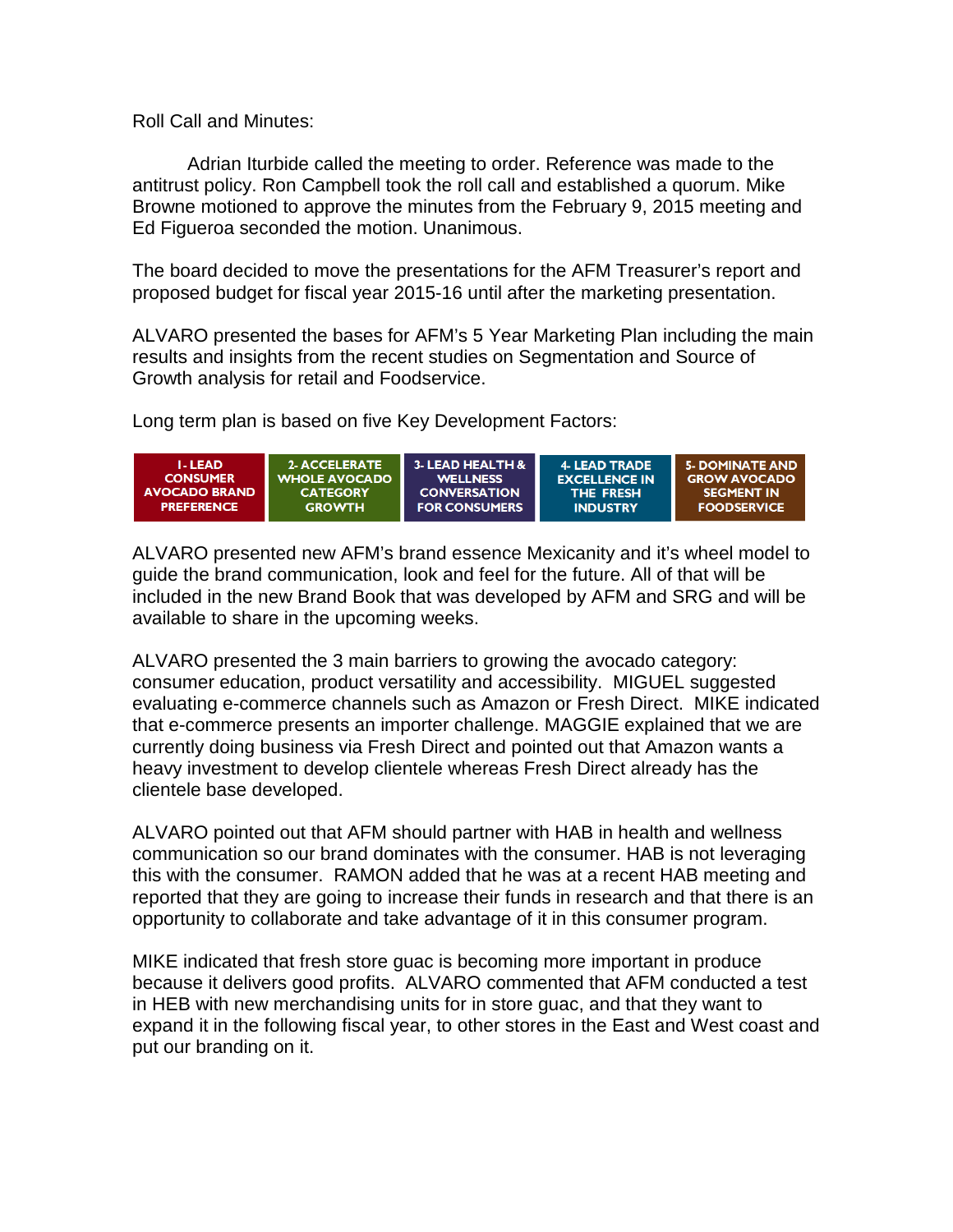To be sure that we dominate Foodservice in the future, MARK mentioned that we should make the industry aware of how big AFM is and our unique benefit of year round availability. ALVARO pointed out that we should reinforce this message in Foodservice, because media is sending a message to the industry that avocados are going away because of CAC situation. MIKE commented that the image of being scarce is not necessarily a negative factor and that we could leverage this to our advantage.

ALVARO mentioned that the biggest source of growth for our category is sandwiches where avocado has a penetration of just 8% based on our latest Technomic research.

ALVARO presented a new message integration model where we will work on integrating the three key messages of the brand into one shareable story:



MIGUEL commented that AFM should consider communicating one key message vs three messages (Always Fresh, Always Delicioso and Always in Season). He relayed that Always in Season could be the main message and use imagery to dial up the reinforce the Always Delicioso an Always Fresh message. ALVARO commented that AFM needs to build up a story not concentrate on just one key message. MIKE commented that AFM may want to consider just moving to using "Always". We are the only brand that can says we are available all year round. RAMON pointed out that we have to build up all 3…always fresh, always delicioso and always in season.

MIKE mentioned that AFM has supported the "Made with Love" concept and pointed out that we need to know where we are going with that message. ALVARO explained that Made with Love is a creative approach or campaign and that a campaign can change. It will be built up for one more year and then we will transition to another campaign concept.

MIGUEL commented on the need for Made with Love as he didn't see how it builds up the Always message of the brand. KEVIN pointed out that Made with Love is a tool (means to an end) to transmit a message. It's meant to connect the company to the consumer and the consumer becomes interested in what you want to say.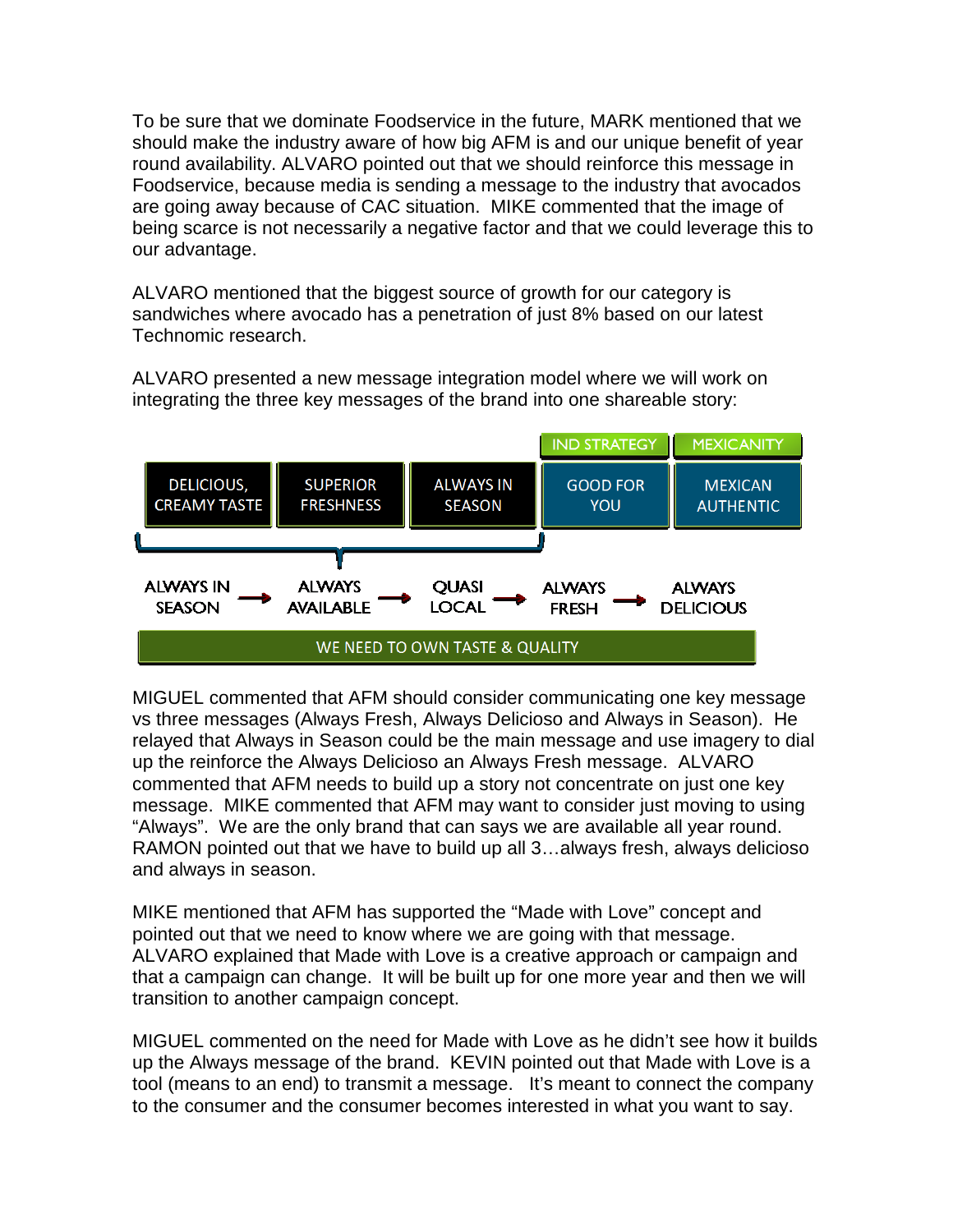What we do with the copy is to make sure that the campaign ties back to the messages we want to communicate, that is the Always message that comes from our base positioning.

On the strategy of reinforcing the brand through sporting events, ED asked about soccer as a platform. ALVARO commented that soccer is very important but AFM will want to develop it in a very different way trying to use it a connector to Mom with new generations. We will start trying this out in Hispanics and then will move to General Market.

# Consumer Brand Preference Plan

KEVIN presented our media plan including the draft proposal for the Super Bowl deal with CBS. He pointed out that CBS seems like they are not going to push for the dollar match on the media buy.

Current proposal on the table:

- :30 Spot: \$4.3MM net (\$5 MM gross)
- Streaming Video: \$500M (Includes Full Episode Player)
- Proposed "Match" on CBS: \$2.5MM (Includes SEC and NFL programming)
- Total CBS Super Bowl Commitment: \$7.3MM

MIKE asked about the timing for Super B owl and ALVARO confirmed that the Superbowl was on Feb  $7<sup>th</sup>$  which gives us an extra week of marketing support vs this year which was on Feb  $1^{st}$ . ED pointed out that the real celebrity was the Polar Bear in this year's superbowl ad and that we should look at including him in this next year Superbowl ad.

MIKE inquired about the pros and and cons of a :30 vs :60 Super Bowl ad. He added that since this year we are no longer a rookie maybe we should consider a :60 spot. ALVARO pointed out that we don't have enough money to go into a :60 spot and that we are not really sure if we had the double investment that it would result in incremental impressions. We should still do both versions and push hard the :60 online.

MIGUEL inquired if AFM is allocating any funding toward experiential in San Francisco. ALVARO commented that we don't have it in the plan and that it is very expensive. ALVARO added that we are also going to see what we can leverage from Foodservice standpoint given that MARK knows the chef that is managing all the food for Super Bowl. We will also consider food trucks moving around the area.

GIOVANNI inquired what channels our current TV ads are airing and if the SB ad was aired beyond game night. ALVARO commented that the ads were aired in first part of the year in NBC, NFL network, Today Show and 2nd part of year will be in Travel, Food Network etc. Furthermore, ALVARO explained that the SB ad was aired a few times after SB but due to royalties we could not air too much.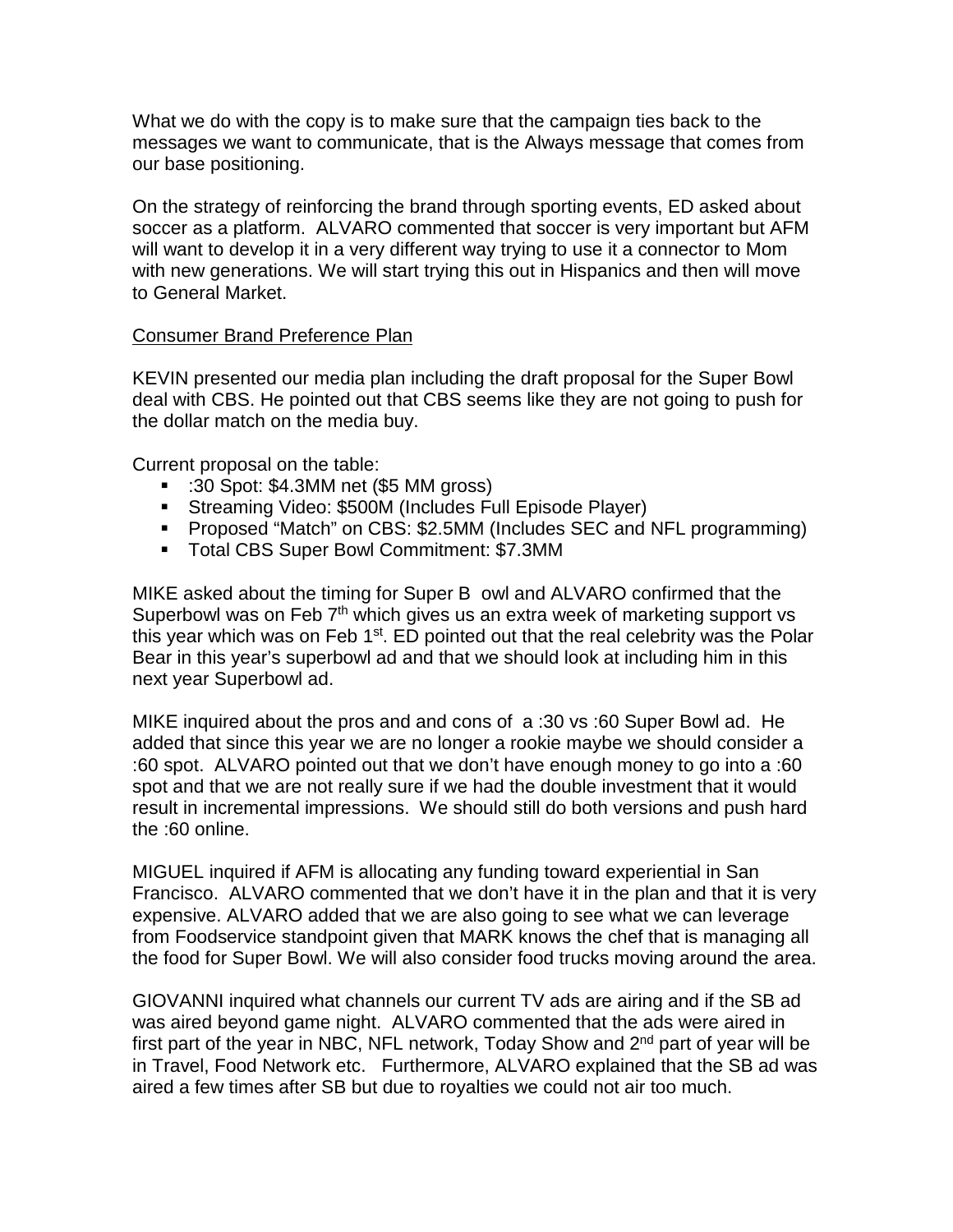KEVIN presented the production plan for this new fiscal year with Arnold that includes two new 30 second ads with cut downs and for the first time a stand alone 15 second ad for Cinco de Mayo. He explained that for our football season we will use the same ads from last year that still have some rotation opportunities.

KEVIN presented that we will allocate \$100k towards reinforcing our jingle in the mind of consumers with some special programs around it. GIOVANNI inquired if we could potentially use celebrities to do something with it and reinforce it through digital.

BAZAN reviewed the markets that will be receiving local spot market TV. ED commented if we could consider adding a new media market to the plan to cover NY. ALVARO commented that it was a matter of budget, but we agree that NY would be our next media market for Hispanic.

BAZAN reviewed the rest of the Hispanic consumer plan including a new partnership with AYSO to penetrate with the brand in family soccer and use Hispanics as a test to expand in the future to General Market.

MIKE inquired about the budget numbers for digital because it seems like AFM was cutting 12% budget in digital. He further commented that digital seemed like a good way to get quality impressions. ALVARO explained that the drop comes from the fact that we developed four websites this year and we don't need those big construction budgets for the following year. Nevertheless, in the end, adding all media, we are inverting more in digital for the following fiscal year.

# Market Growth Plan

ALVARO presented the communication strategy to reinforce brand and category growth: main messaging will go into our brand pillars and we will have two secondary communication platforms to reinforce category generics in two aspects:

- Health & Wellness through Naturally Good Fats and No Cholesterol messaging.
- Consumer education in avocado selection, ripening and preservation.

MIKE inquired if AFM will be focusing on breakfast. ALVARO explained that it was in the long term plan.

MIGUEL commented on the  $4<sup>th</sup>$  of July. We have the sensitivities of this being an all American holiday. We need an angle to get there.

ALVARO presented the consumer education plans around the squeezable avocados at point of sale. MIKE pointed out that AFM needs to be careful about the "squeeze the charmin" effect. We want to make sure that we don't get into food safety issues with everyone touching the avocados. MAGGIE commented that ultimately we want consumers to understand when the avocado is ready to eat and it was something Walmart was asking for.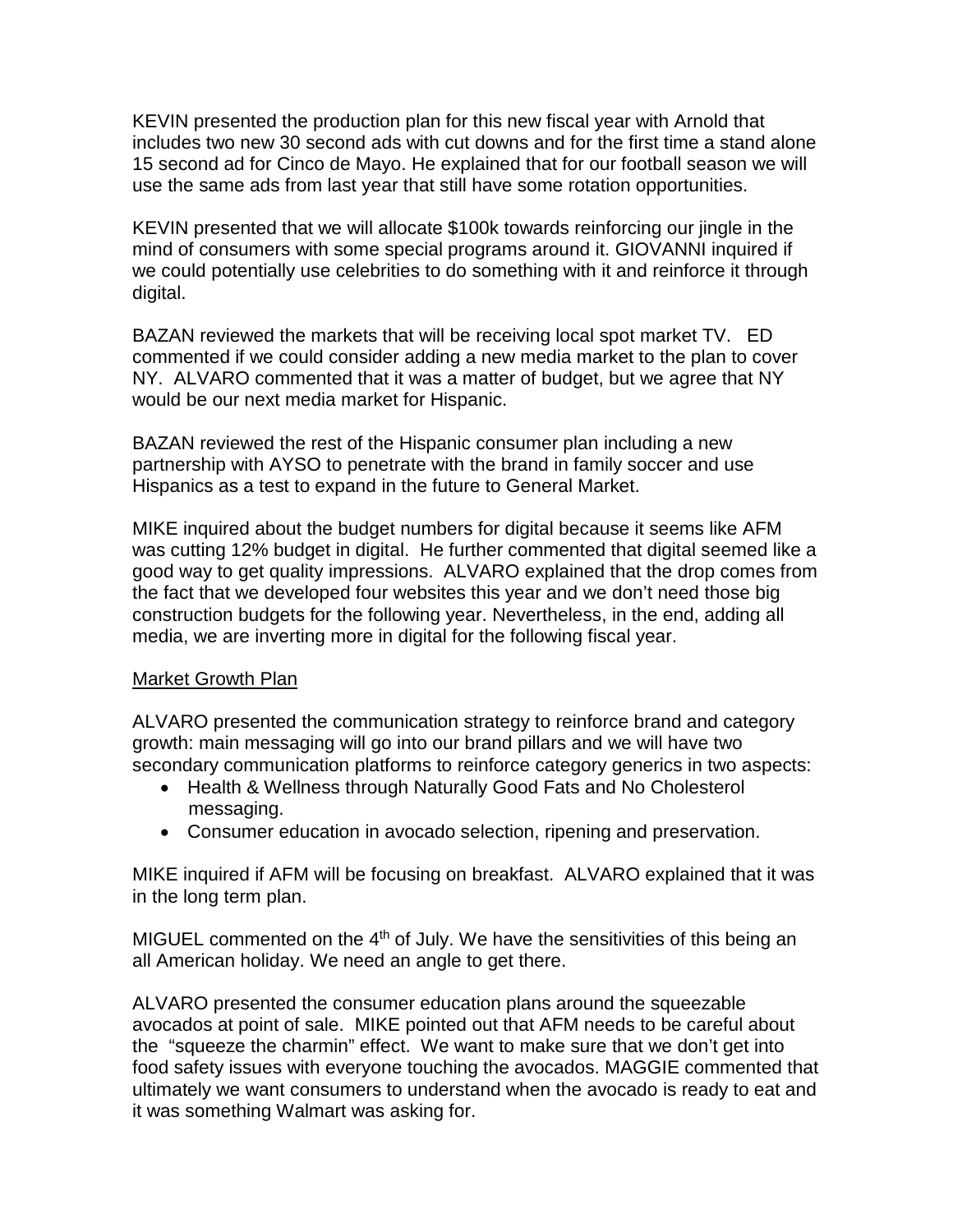ALVARO presented two new strategies to start reinforcing the brand in new generations, including a sponsorship with Young Minds, Inc. that we will test first with Hispanic kids and the development of an interactive kids app around avocado consumption.

## Health and Wellness Plan

ALVARO presented the concept of the Macy's Day Parade. MIGUEL inquired if we could use the Avo Man for a balloon. Alvaro explained that we can only use widely recognized characters; therefore, we are going to do a float. He also explained that we need to secure our spot this year to get in for 2016. The cost of a three year deal is \$1 million.

GIOVANNI commented that he liked the Macy's Day idea as it was like Fanwich and that we could leverage this to remind consumers to use avocados after Thanksgiving Day.

MIKE inquired if we could use the Sesame Street character to make this bigger. ALVARO commented that it could be explored. GIOVANNI added that perhaps we can look at a brand ambassador/celebrity to launch this in Macy's parade.

### Trade Excellence Plan

MIKE commented that AFM needs to do a better job for more interaction with the importers. ALVARO added that the importer tour was scheduled for end of June.

BAZAN presented the new double decker display booth that will be developed for PMA with a cost of \$175k. This new format will give the trade team much more space and flexibility to have their client meetings throughout the show.

ALVARO presented the seasonal promotional program for 2015- 2016: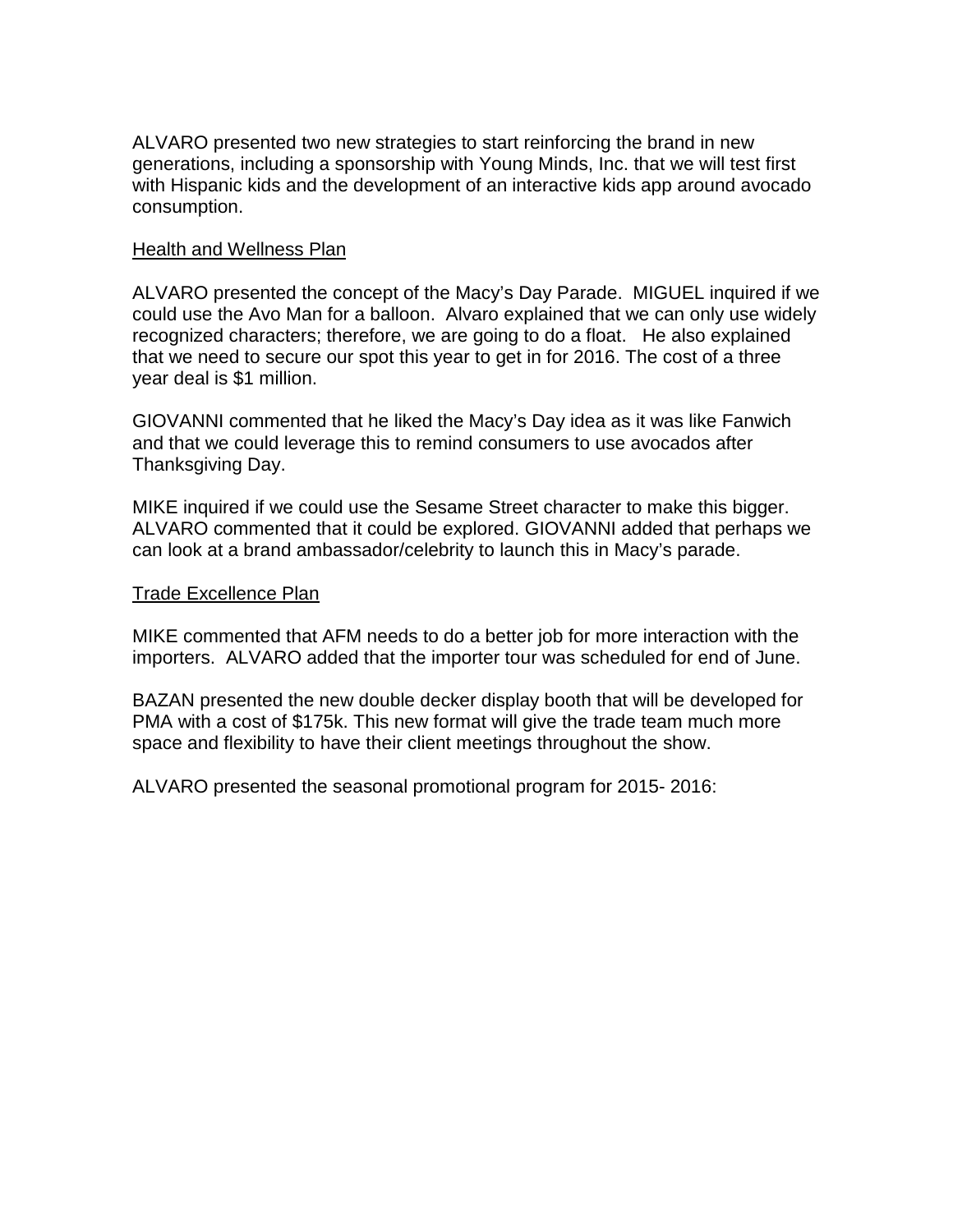

BAZAN presented Fiestas Patrias program with Coca Cola partnership. ALVARO explained this program was far along in development with Coke and that we are looking at other brands in their portfolio next year for partnership to ensure we align more with health and wellness platform.

ALVARO explained that the programs all include a total market approach where we are keeping only Fiestas Patrias as a more Hispanic centric event and the rest will be concentrated in National promotions activated in GM and HM accounts at the same time.

MAGGIE mentioned that the Permanent Displays were a success and that we are looking into more units and new designs to grow this initiative in the new fiscal year. She also presented the new Merchandising Network for General Market using Advantage Sales and Marketing.

MIKE inquired if the displays can hold bagged fruit and if our sell sheets include bagged product. ALVARO acknowledged that we can included bagged avocados in the fixtures in the sell sheets. He also explained that a catalog will be developed so that the trade team can sell in different types of displays/fixtures to the different accounts.

ALVARO mentioned that the branded sticker project is ready to launch in July 2015 and that we are going to set aside \$1.7MM out of the \$2MM possible for this first year. MIKE inquired about how the \$1.7MM works. ALVARO explained that we are paying \$2 per each 1,000 stickers purchased. Will be validated with invoice and special code that will be provided to APEAM by the packer and then we will charge AFM. Everyone who participates will need to do it on at least 50% of fruit #1. They can also include fruit #2 with a one color sticker. For Foodservice there is a third sticker option that the packers could choose to use. MIKE relayed that we should be branding our GTIN packaging.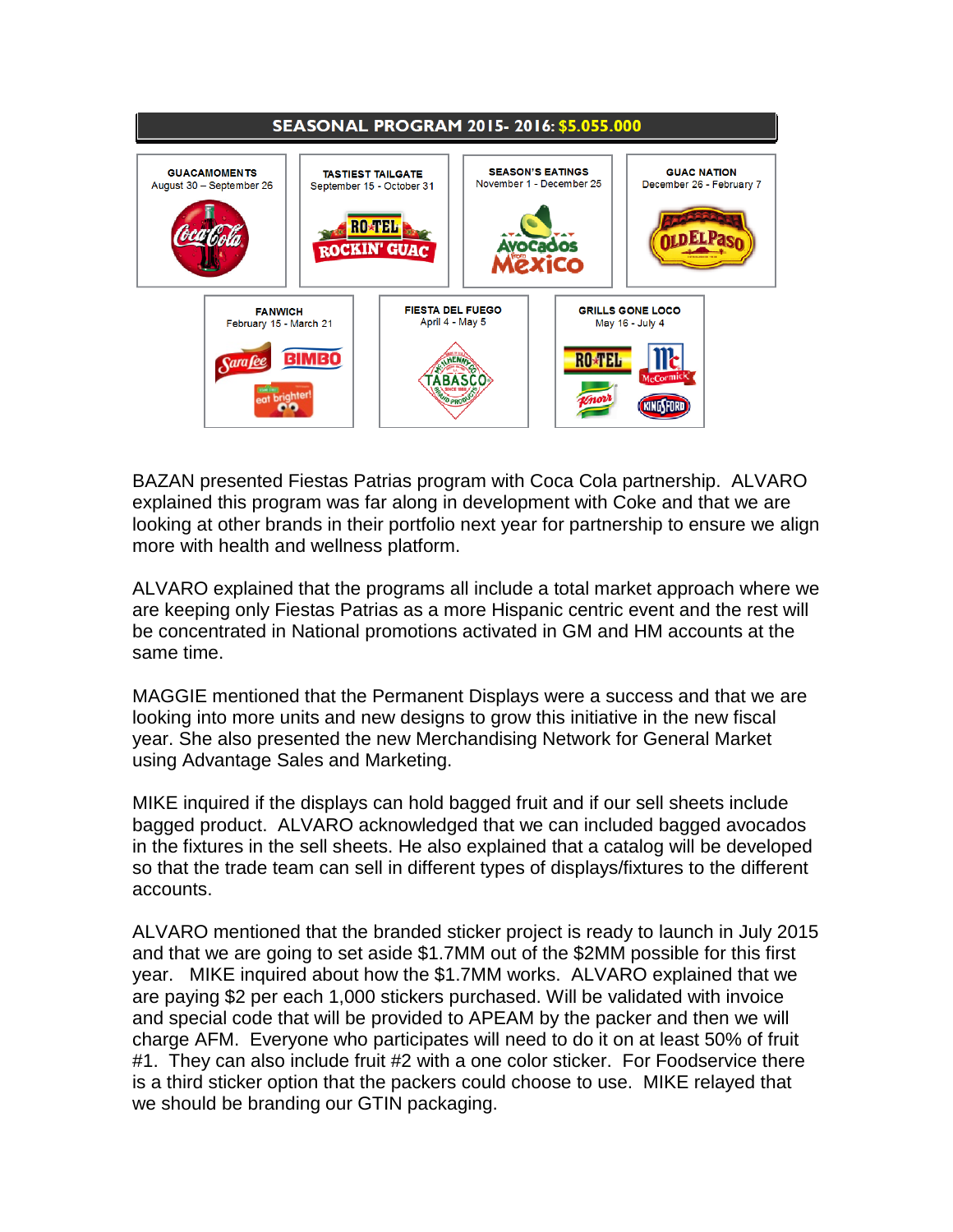# Foodservice Plan

ALVARO explained that close to 25% of the fresh avocado industry goes to Foodservice, where we are 63% of the market. He also explained that the market is projected to grow +8% per year in the following 5 years based on Technomic data (fresh avocados, whole).

ALVARO explained that the biggest barrier is the perception of lack of availability. ALVARO also explained that we lost some traction on guacamole.

ALVARO presented as one of the long term cannonballs the development of a Culinary Center for the brand. The Board really liked the idea to be developed in Dallas and AFM will present options and quotes in the coming months for this initiative to be evaluated and approved.

MARK presented new communication approach for 2015- 2016 that will concentrate more on the year long availability benefit rather than foodservice recipes.

Adrian adjourned for the day on May 19 and reconvened the meeting on the morning of May 20 to discuss finances and budgets.

Ed Presented the AFM Treasurer's report and

#### Cash Balance

The cash balance as of \$1.9M includes outstanding checks of \$400K and gross of \$7.9 M April/May contribution payments from MHAIA 6.3 and AFM 1.6M for the month of May.

Financials as of May 18- This is an update of AFM financials and for peace of mind to AFM /MHAIA BOD that AFM has financial reports in place and it's only a matter of reporting regularly.

- Total contribution as of May -\$45.7M is 91% of the amended plan and 98.14% of the new forecast of \$46.6M. Balance vs. 2345678974321`2345678
- the new forecast-\$900K
- Total expenses of \$38.3 million (Marketing\$37.1, APEAM market support- \$216K and admin 941K). Of the total expenses \$2.1 M are to be paid this week.
- Balance of invoices to paid for the fiscal year -\$8.3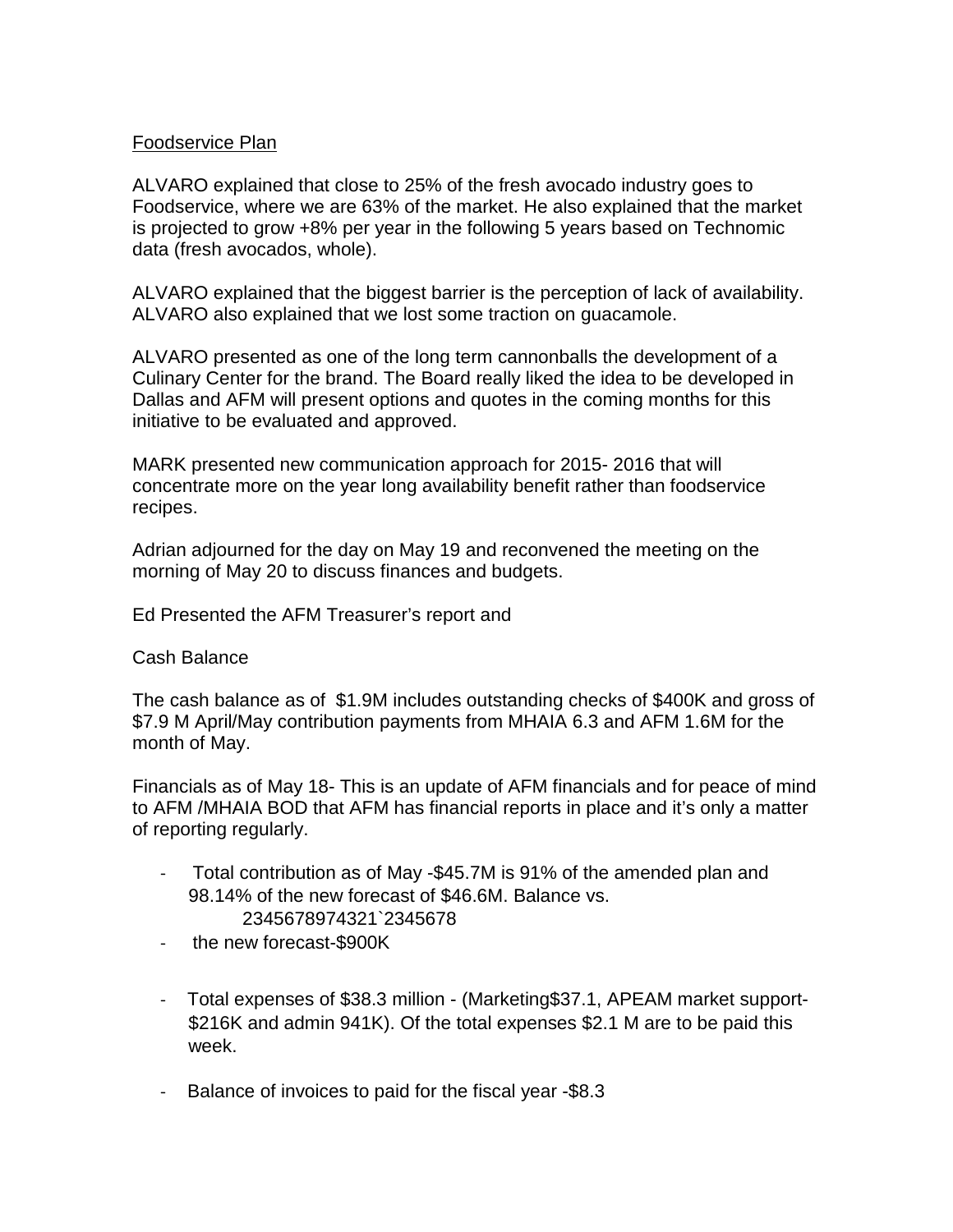- Any unspent money will be returned to the parent company.

Mike motioned to accept the Treasury Report and the motion was seconded by Jorge. And passed unanimously. Additionally, Mike recognized Dolora for her efforts, leadership and support during last six months.

Ron and Alvaro presented the proposed budget for fiscal year 2015-16 based upon a volume projection of 1.563 billion lbs; an 8% increase over last year.

The total contribution for FY 16 will be \$50.5M equalling \$49.8M AFM marketing and Admin, 287K to MHAIA Admin and \$323K to AFM Market reporting.

Because of the weather issues in Mexico, the budget has a conservative volume forecast. In November, we will have a better idea of the crop including Jalisco volume.

ALVARO presented the proposed marketing budget based on the above projection.

|                                    | 2014-2015              | 2014-2015              | 2014-2015        | 2015-2016     | <b>SHARE</b>  | <b>DIFFERENCE</b>      |
|------------------------------------|------------------------|------------------------|------------------|---------------|---------------|------------------------|
|                                    | <b>ORIGINAL BUDGET</b> | <b>FORFCAST MAR 15</b> | <b>PROJECTED</b> | <b>BUDGET</b> | <b>BUDGET</b> | <b>VS YA PROJECTED</b> |
| <b>TOTAL CONSUMER MEDIA BUDGET</b> | 19,976,221             | 22,197,839             | 21,482,698       | 21,025,100    | 41.6%         | (457, 598)             |
| <b>TOTAL CONSUMER PR BUDGET</b>    | 1,433,411              | 1,629,672              | 1,689,672        | 2,115,000     | 4.2%          | $-2%$<br>425,328       |
| <b>TOTAL CONSUMER PROGRAMS</b>     | 2,926,322              | 1,250,000              | 725,000          | 3,295,000     | 6.5%          | 25%<br>2,570,000       |
| <b>TOTAL HISPANIC CONSUMER</b>     | 3,858,877              | 3,878,399              | 3,311,000        | 3,195,000     | 6.3%          | 354%<br>(116,000)      |
| <b>TOTAL FOODSERVICE BUDGET</b>    | 2,499,589              | 2,526,239              | 2,476,005        | 2,655,000     | 5.3%          | 178,995                |
| <b>TOTAL TRADE</b>                 | 8,771,669              | 11,475,140             | 10,186,690       | 10,552,000    | 20.9%         | 7%<br>365,310          |
| <b>TOTAL DIGITAL</b>               | 1,285,245              | 1,704,641              | 1,619,567        | 1,401,900     | 2.8%          | 4%<br>(217, 667)       |
| <b>TOTAL RESEARCH</b>              | 841,515                | 886,100                | 783,900          | 798,000       | 1.6%          | $-13%$<br>14,100       |
|                                    |                        |                        |                  |               |               | 2%                     |
| <b>TOTAL MARKETING</b>             | 41,592,849             | 45,548,030             | 42,274,532       | 45,037,000    | 89.2%         | 2,762,468<br>7%        |
| <b>TOTAL ADMIN</b>                 | 4,276,917              | 4,276,917              | 4,730,477        | 5,463,000     | 10.8%         | 732,523                |
| <b>TOTAL MARKETING</b>             | 45,869,766             | 49,824,947             | 47,005,009       | 50,500,000    | 100.0%        | 15%<br>3,494,991       |

Mike observed that the spending in food service is too low and if there is an increase in budget, AFM should push those extra funds to food service and trade.

About \$16 to \$18 million will be focused on Super Bowl or about 1/3rd of the budget. Adrian reccomended that Alvaro rely on Miguel's experience during Super Bowl ad production.